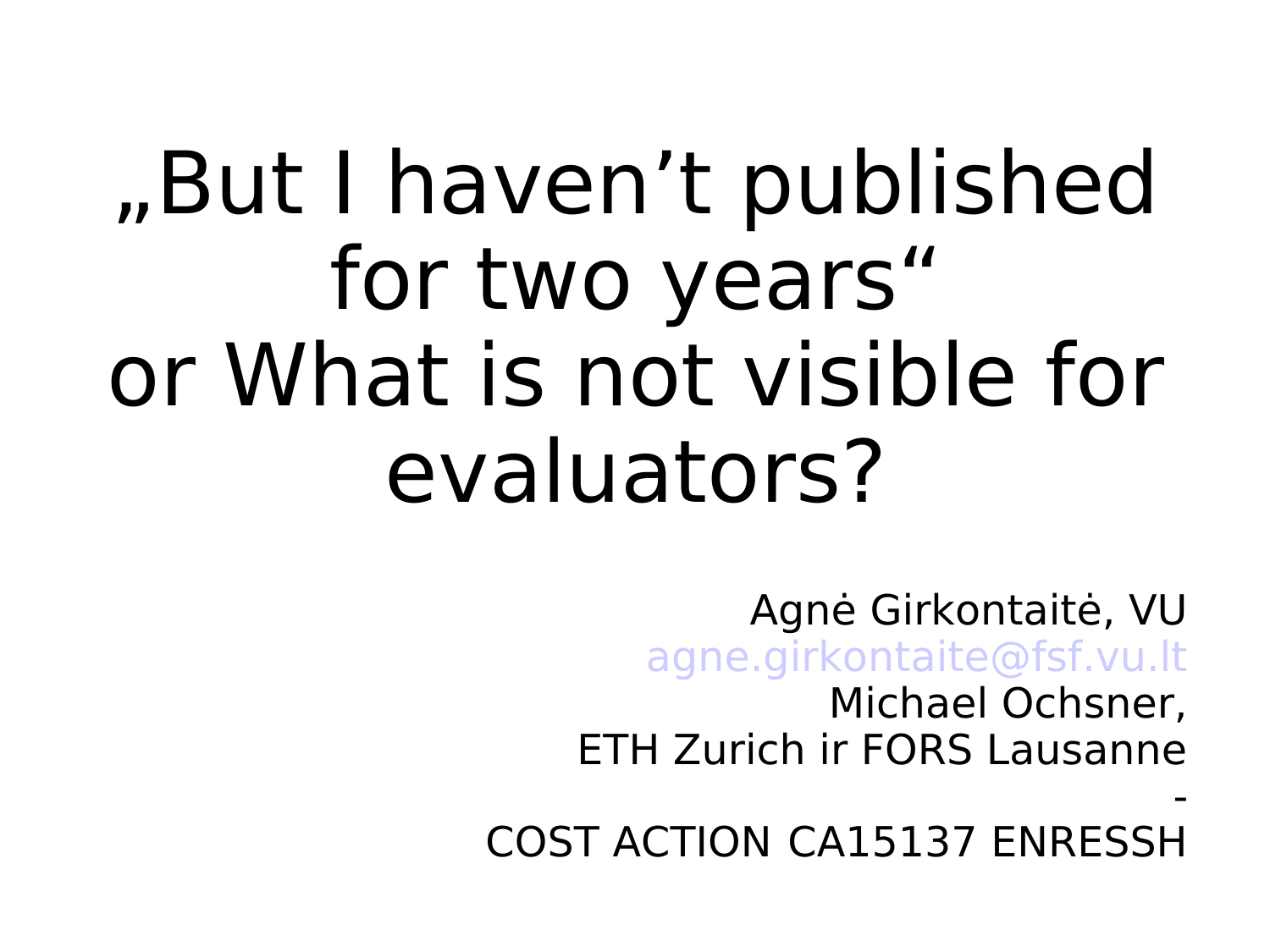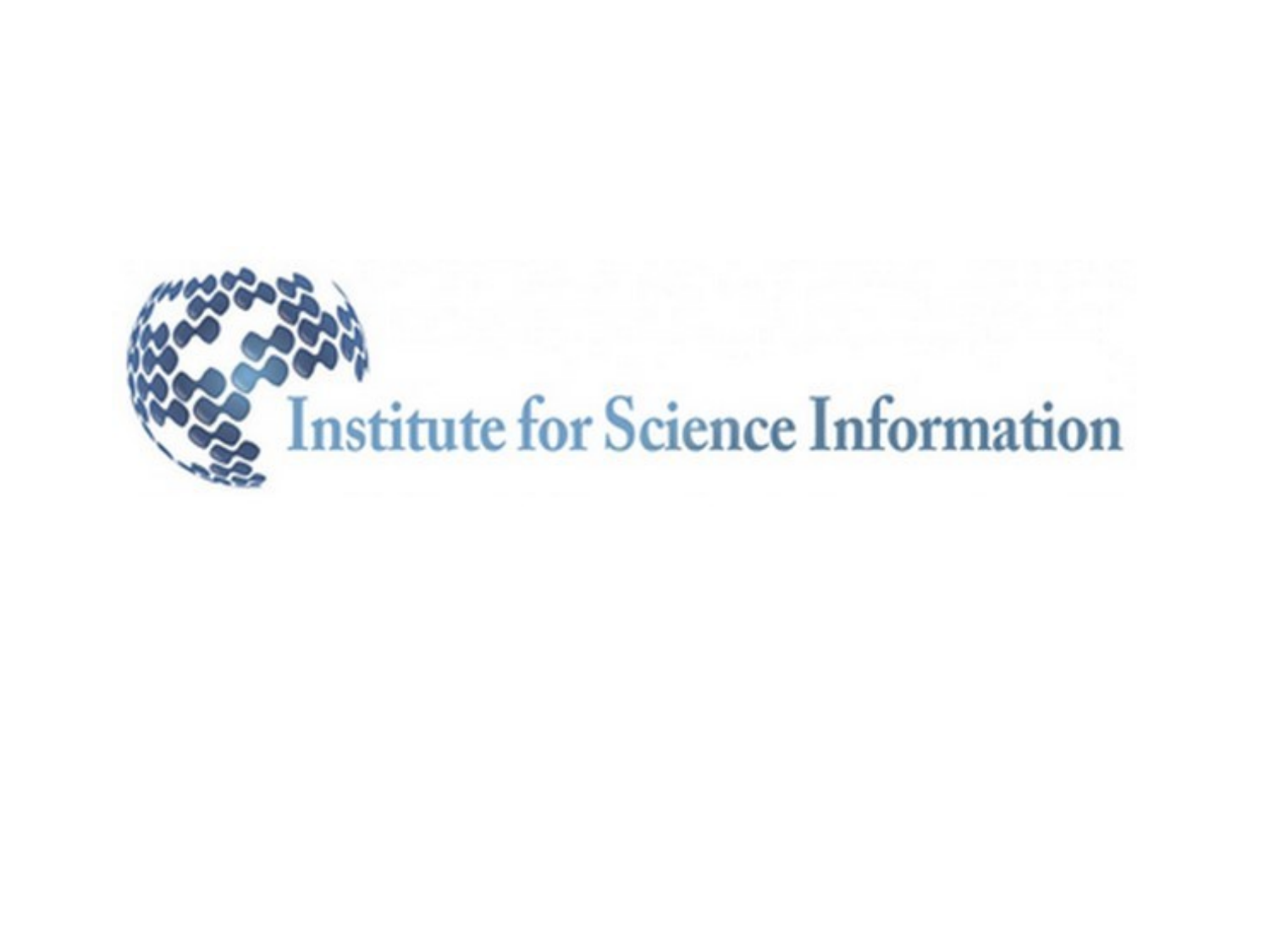### SSH in unfavourable position (Nederhof 2006, Hicks 2004):

- National vs international
- Single author vs team
- Books vs articles
- Non-scholarly audience
- Different citation patterns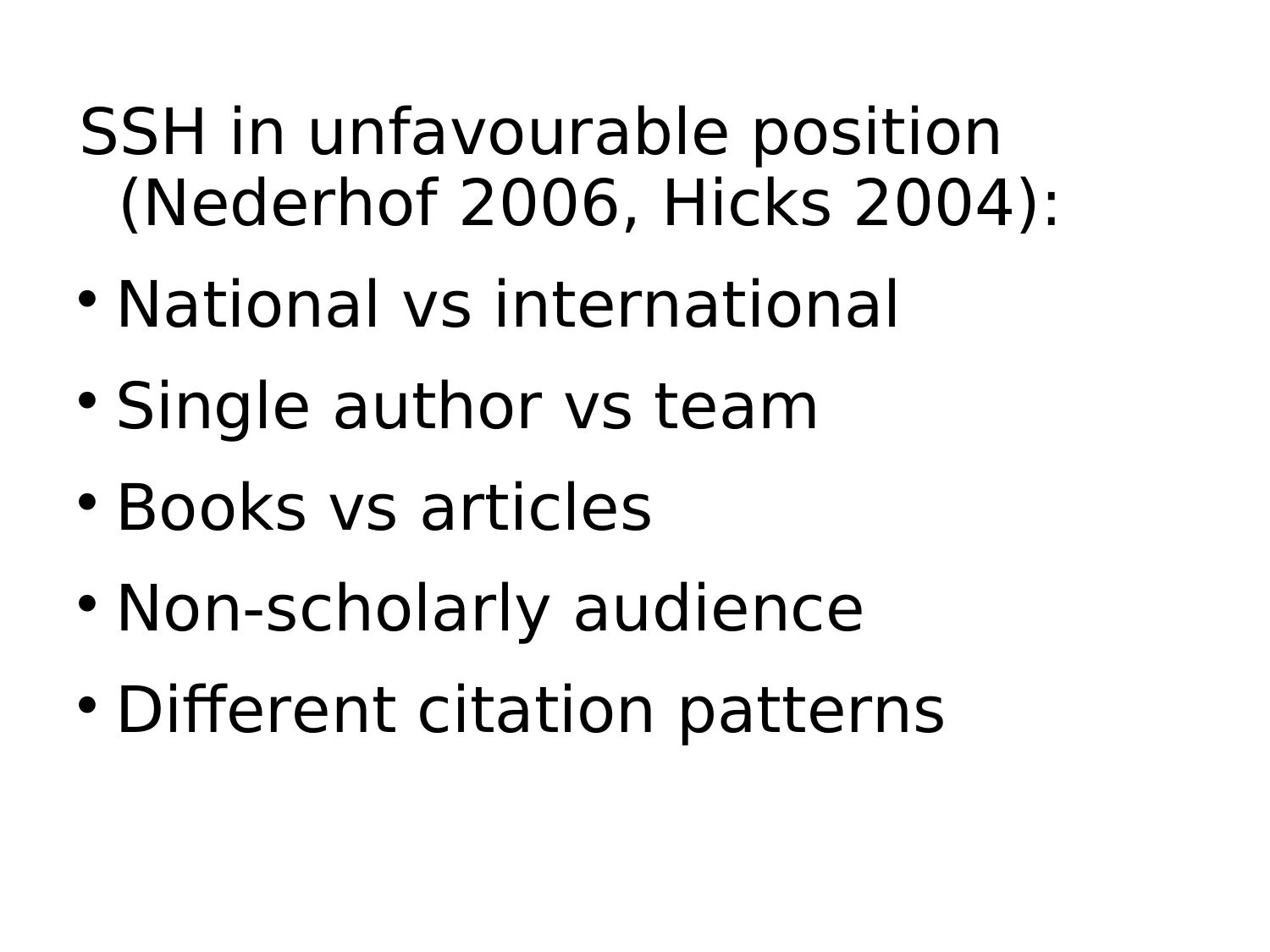#### Donovan (2007): evaluation is data-driven, not indicator-based.

> Streetlight effect of observation bias

Campbell (2011 [1976], 34): Corrupting Effect of Quantitative Indicators: "The more any quantitative social indicator is used for social decision-making, the more subject it will be to corruption pressures and the more apt it will be to distort and corrupt the social processes it is intended to monitor."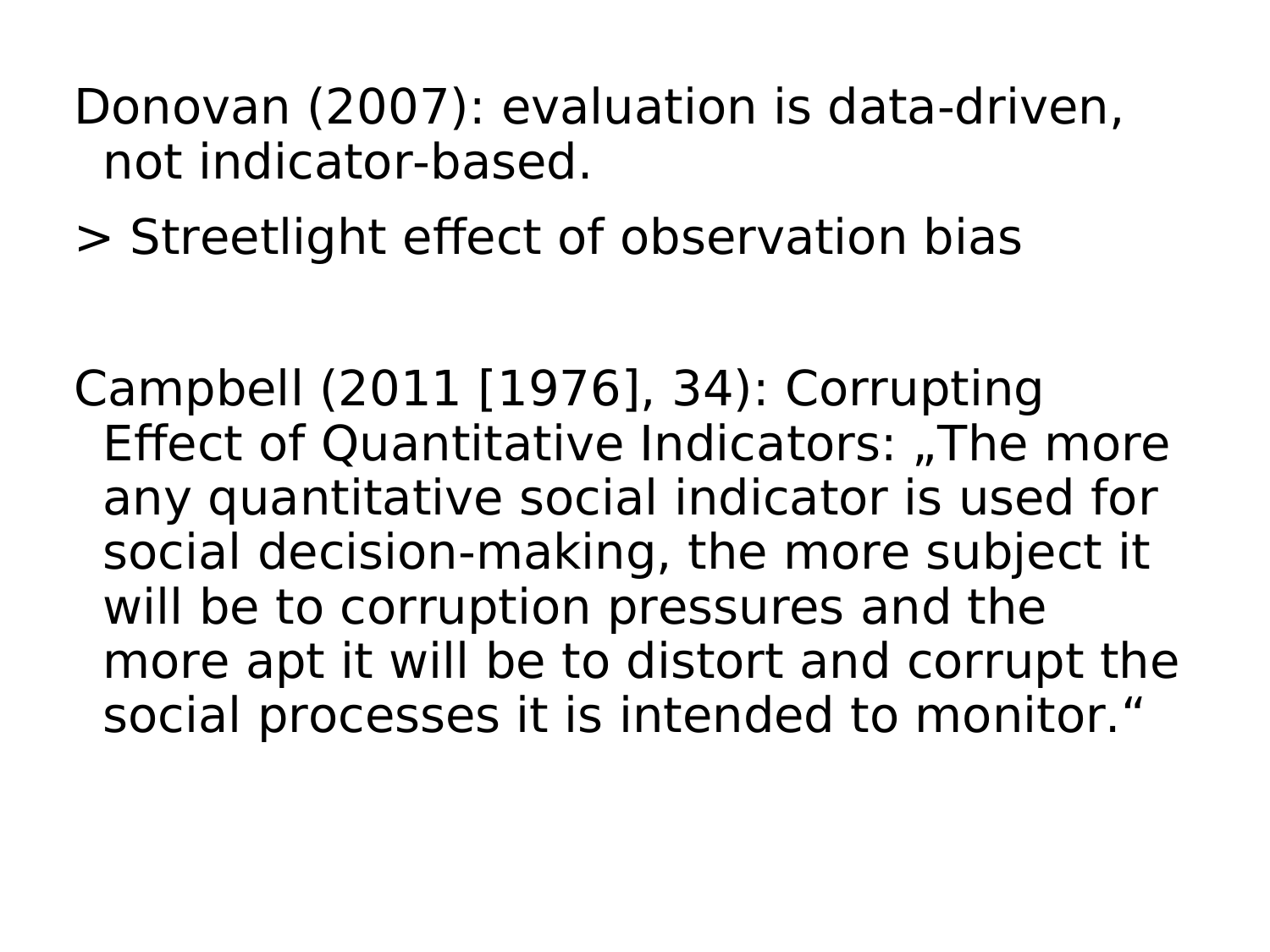### Methodology

#### **2 cases:**

FORS, University of Lausanne

- VU ISSW Institute of Sociology and Social Work at the Vilnius **University**
- perspectives of 'insider' and 'outsider'

#### **Mixed methods:**

quantitative and qualitative analysis of data on scientific production, years 2012-2016 (institutional repositories, annual reports, Web of Science, personal webpages)\*, overview of repositories themselves,

- 2 x 4 qualitative semi-structures interviews with employees of institutes\*\* (selected according to insights from quantitative analysis of reporting, quota based on the variety of their publication patterns).
- \* Data collecting from VU ISSW is still in progress.
- \*\* Citations from interviews in the presentation are in *italic*; feminine gender is chosen to save anonymity; Lithuanian translated to English.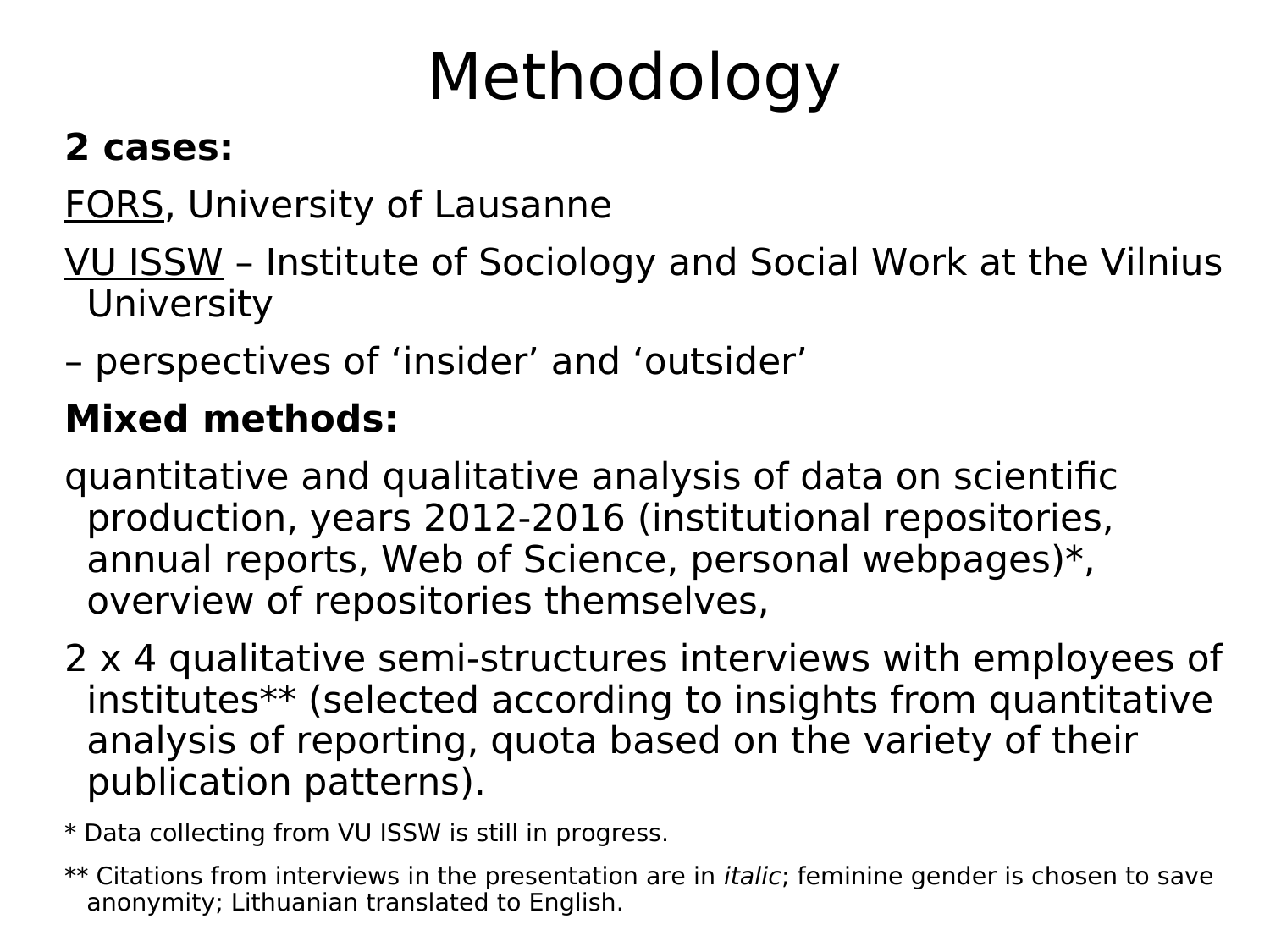## Results: What is visible, what is not?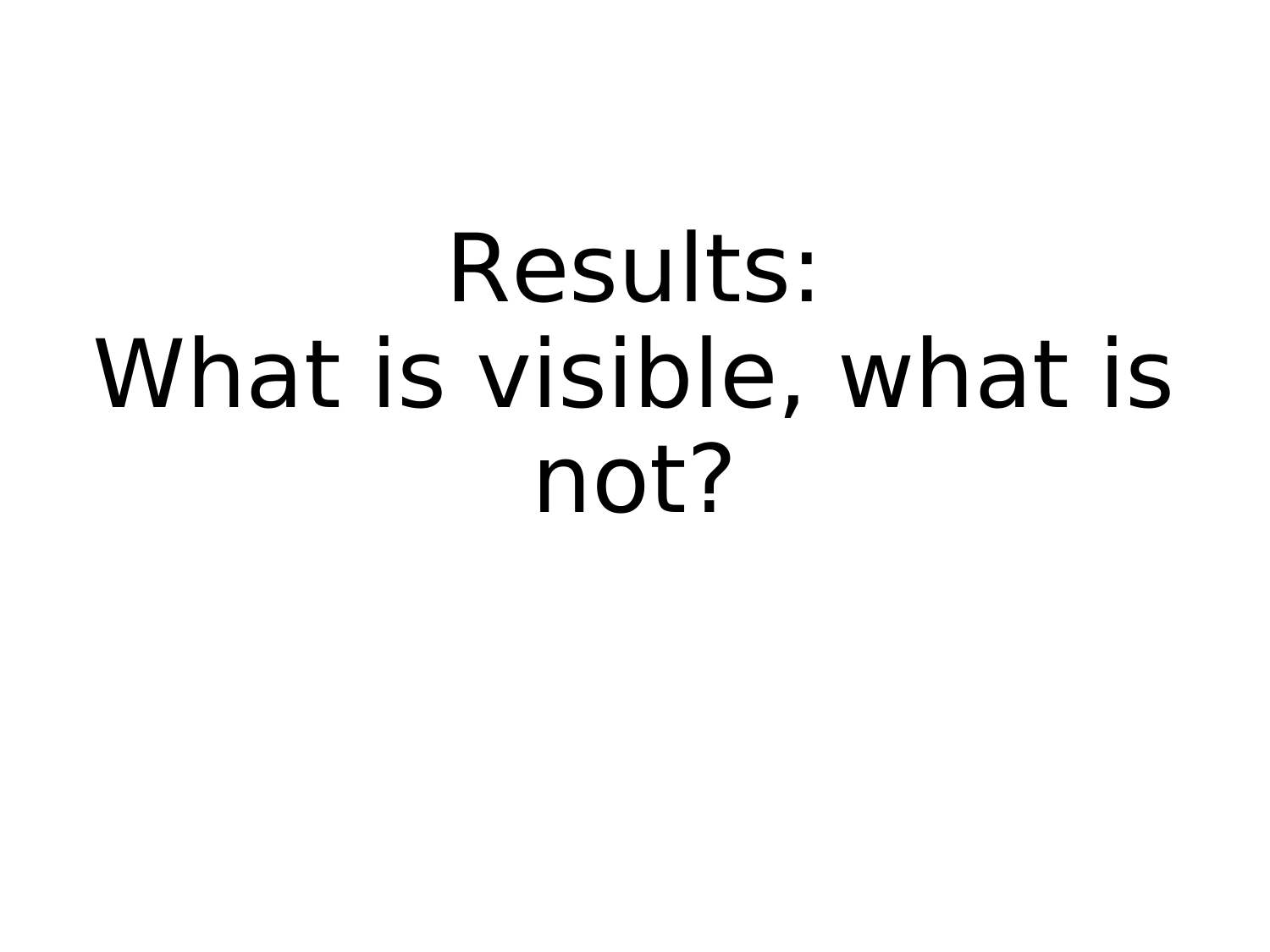|                  |      | <b>FORS VU ISSW</b> |
|------------------|------|---------------------|
| <b>Outputs N</b> | 733  | 442                 |
| <b>Persons N</b> | 49   | 53                  |
| Outputs/Persons  | 15.0 | 8.3                 |
| <b>WoS</b>       |      |                     |

2012-2016 reported in institutional repositories, annual reports, Web of Science.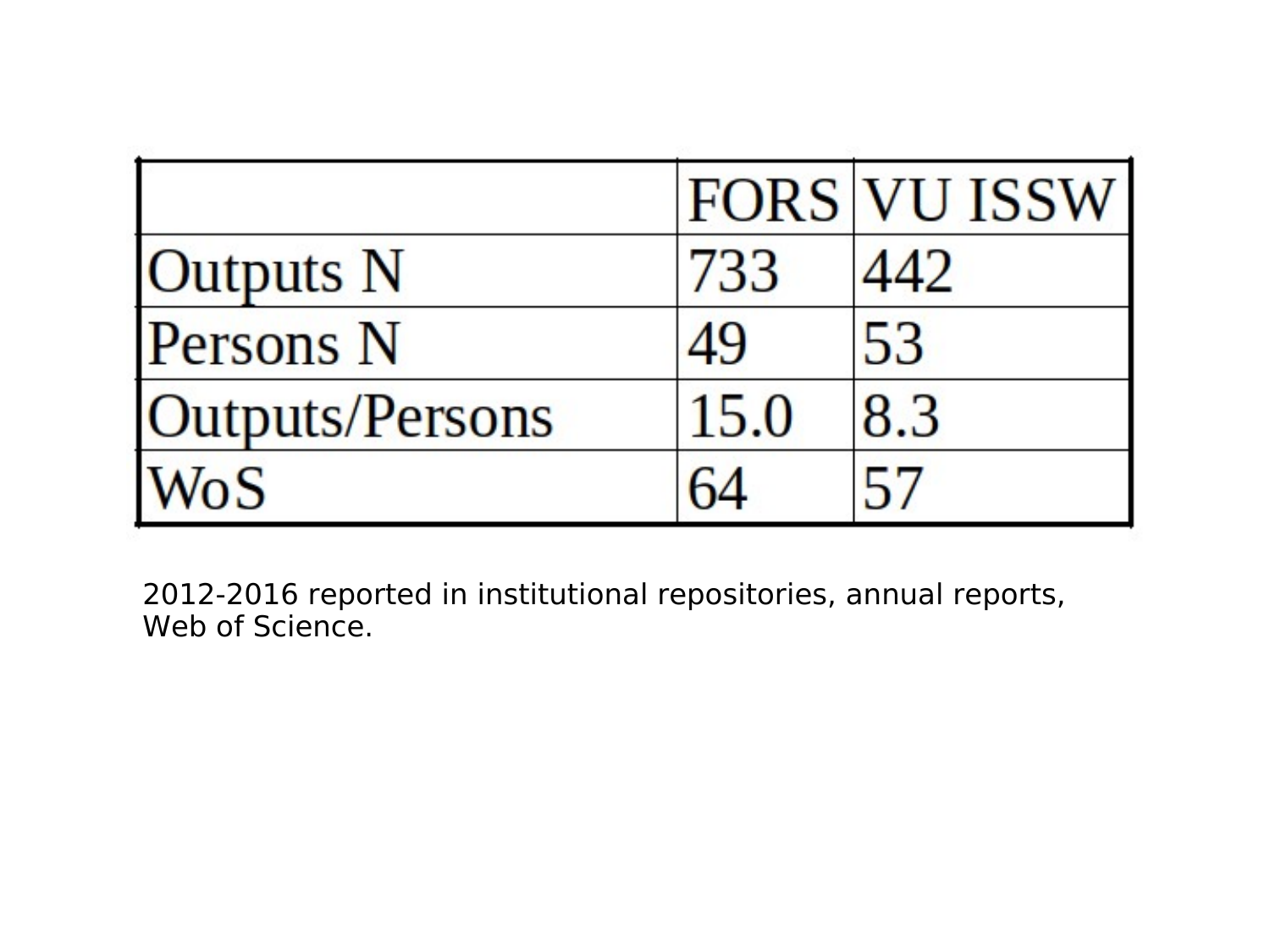|                            |     | <b>FORS VU ISSW</b> |
|----------------------------|-----|---------------------|
| <b>Journal Publication</b> | 120 | 234                 |
| <b>Book</b>                | 25  | 60                  |
| <b>Book Section</b>        | 50  | 13                  |
| Presentation               | 428 | 60                  |
| Report                     | 23  | 30                  |
| Extra-academic             | 53  | 21                  |
| <b>Thesis</b>              | 8   | 9                   |
| Review                     |     |                     |
| <b>Working Paper</b>       | 12  |                     |
| Other                      | 6   |                     |
| Not defined                |     |                     |
| Total                      | 733 |                     |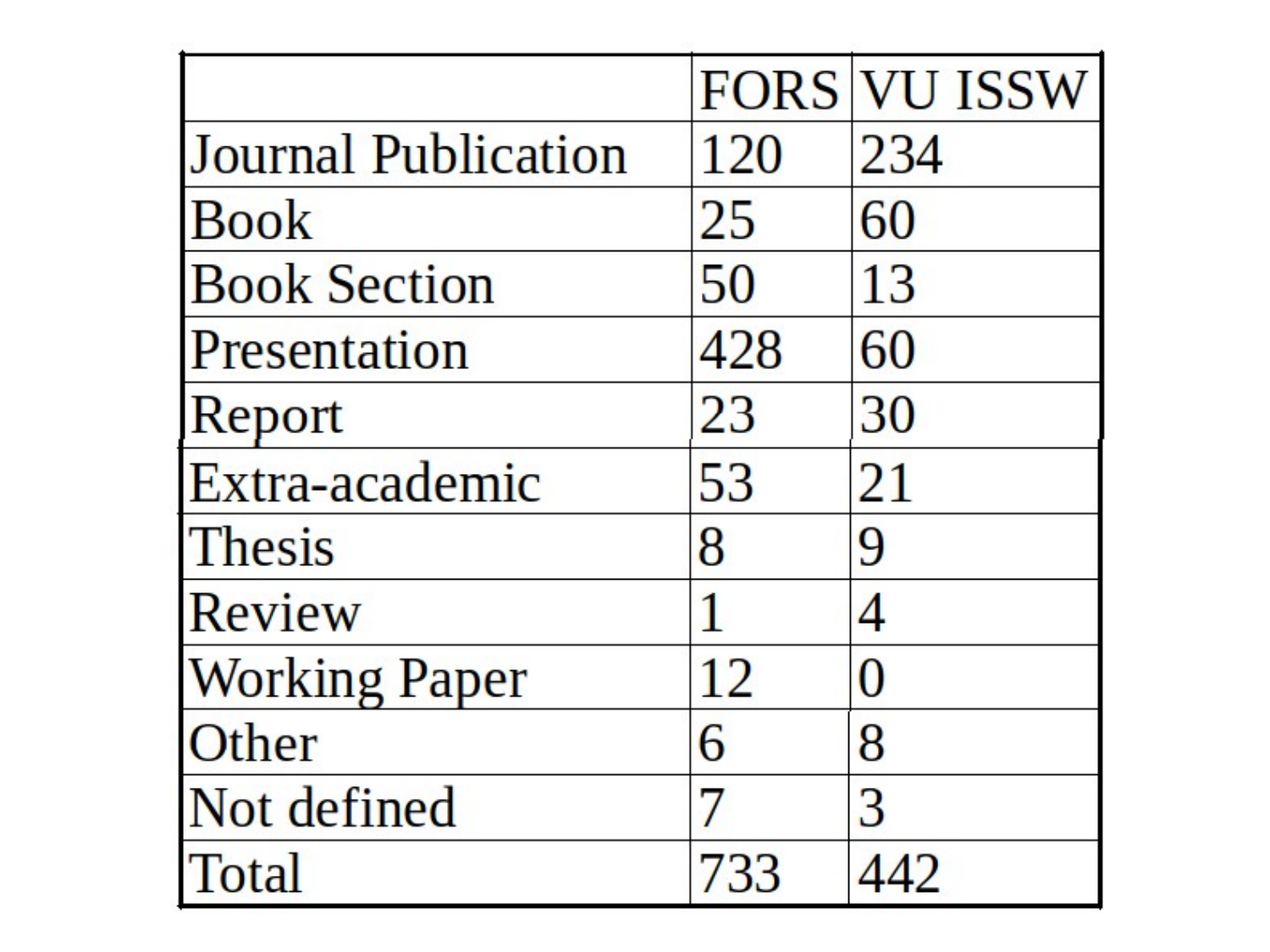## Differences in classification

The first step is to choose the type and subtype of your publication. This step is very important because the fields will vary according to your choice. You will not be able to change this choice once it is done

For the example we will enter a book of various studies.



- 1. Enter the type of your publication (book, article, thesis etc.).
- 2. If necessary, enter the subtype of your publication. The list of subtypes offered varies according to the chosen type!
- 3. Click Continue to enter the metadata.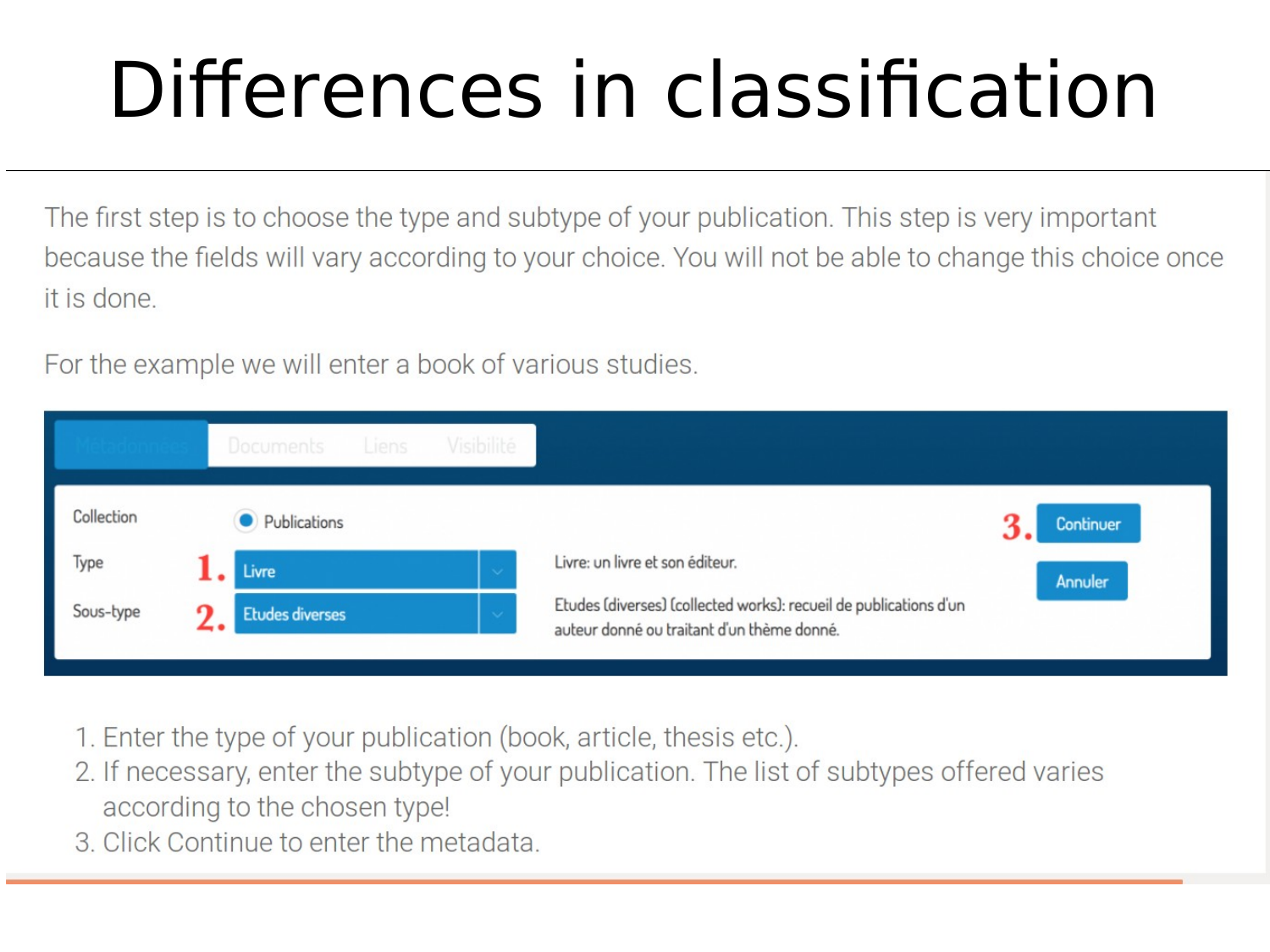$\mathbf{1}$ 



Mokslo publikacijų rūšių klasifikatorius

| <b>KODAS</b> |    |     | MOKSLO IR KITŲ PUBLIKACIJŲ RŪŠYS                                                                                                                                                                                                                                                                                                                                                                                                                      |  |
|--------------|----|-----|-------------------------------------------------------------------------------------------------------------------------------------------------------------------------------------------------------------------------------------------------------------------------------------------------------------------------------------------------------------------------------------------------------------------------------------------------------|--|
| $\bf{K}$     |    |     | <b>KNYGOS</b>                                                                                                                                                                                                                                                                                                                                                                                                                                         |  |
|              | K1 |     | <b>MONOGRAFIJOS</b>                                                                                                                                                                                                                                                                                                                                                                                                                                   |  |
|              |    | K1a | Monografija – neperiodinis ir netęstinis leidinys, kuriame sistemingai ir/ar išsamiai išnagrinėta<br>viena tema (dalykas), aiškūs ir žymūs naujumo ir kiekvienai mokslo sričiai arba krypčiai savi<br>moksliškumo elementai; monografija privalo turėti ISBN numerį, mažiausia įskaitoma apimtis - 8<br>autoriniai lankai.<br>Stepukonienė, Inga. Roberto Keturakio kūryba: monografija. Kaunas: Naujasis lankas, 2011. 464<br>p. ISBN 9789955036722. |  |
|              |    | K1b | Mokslo studija – ne mažesnės kaip 2 autorinių lankų apimties mokslo darbas, atitinkantis mokslo<br>straipsniui keliamus reikalavimus.<br>Ruškus, Jonas; Žvirdauskas, Dainius; Stanišauskienė, Vilija. Neformalusis švietimas Lietuvoje.<br>Faktai, interesai, vertinimai : mokslo studija. Vilnius : Švietimo aprūpinimo centras, 2009. 90 p.<br>ISBN 97899986036517.                                                                                 |  |
|              |    | K1c | Teorinis, sintetinis mokslo darbas - kurią nors mokslo kryptį, šaką, discipliną apimantis ar<br>tarpdalykinio pobūdžio darbas, sintetinantis ilgalaikius tyrimus, pateiktus monografijose, studijose<br>bei mokslo straipsniuose, atitinkantis monografijoms keliamus mokslinio lygio ir adresato<br>reikalavimus.<br>machinist chronolitis control dentri fundo a característicamente solo distribución de conservar                                 |  |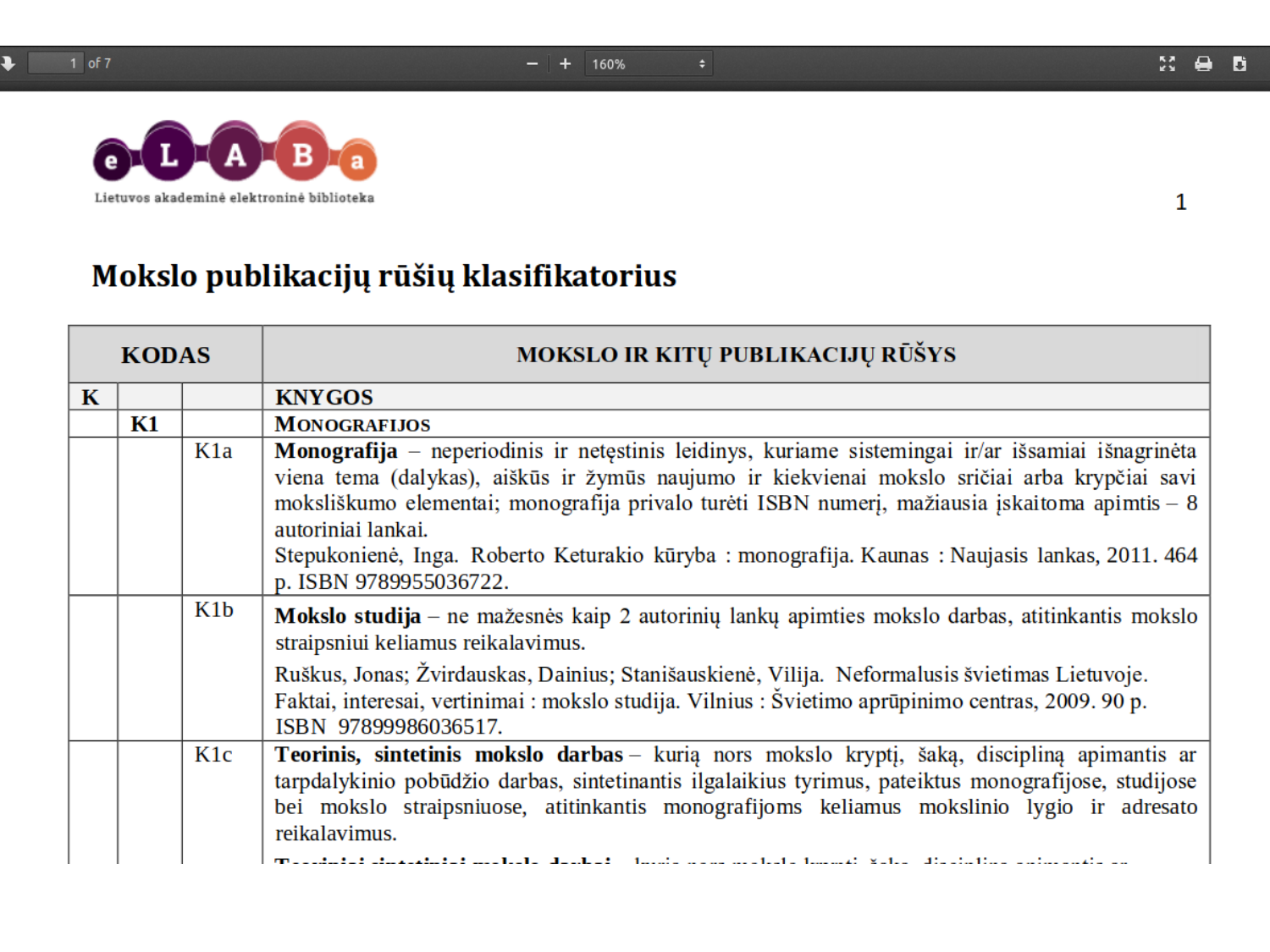## What is not visible?

| Of all<br>reported     | Institute |             | Annual In report, but not In repository,<br>repository report in repository | but not in report |
|------------------------|-----------|-------------|-----------------------------------------------------------------------------|-------------------|
| production<br>units in | 568       | 652         | 130                                                                         | 46                |
| <b>FORS</b>            | 77.5%     | 88.9% 17.7% |                                                                             | 8.1%              |

FORS: Individuals report less than institute. Mostly when:

- Specific FORS production: working papers and lunch seminars – 9+25
- 59 presentations (9 of these scientific)
- 24 for extra-academic audience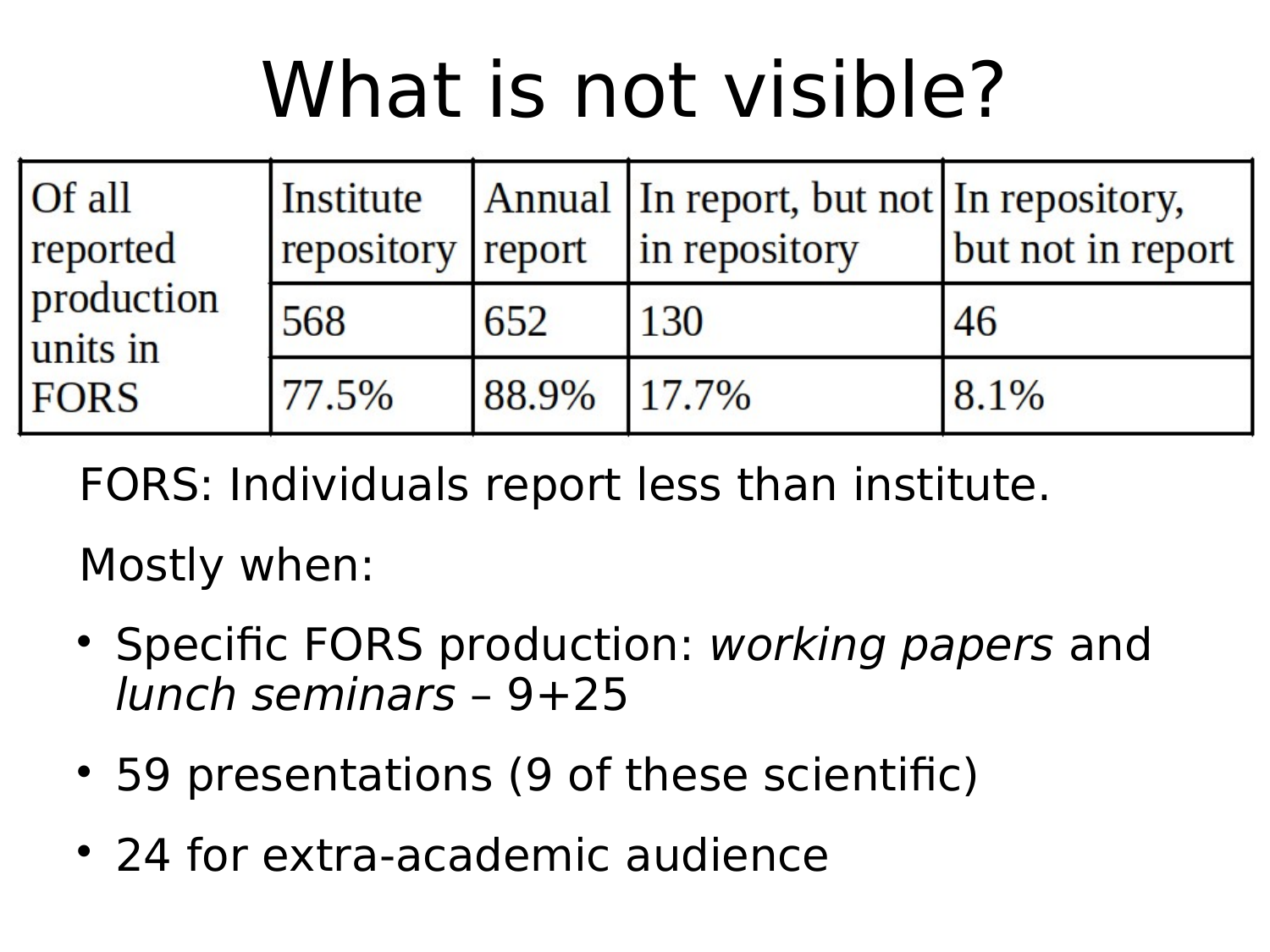## What is not visible?

| Of all reported eLABa of |       |           | eLABa of Institution didn't report |
|--------------------------|-------|-----------|------------------------------------|
| production units persons |       | institute | but had to                         |
| in VU ISSW               | 437   | 296       |                                    |
|                          | 98.9% | $67.0\%$  | $2.0\%$                            |

VU ISSW: Attribution to institute.

Hard to tell, what else.

" - Haven't you reported presentations?

- Do I need to report these too?"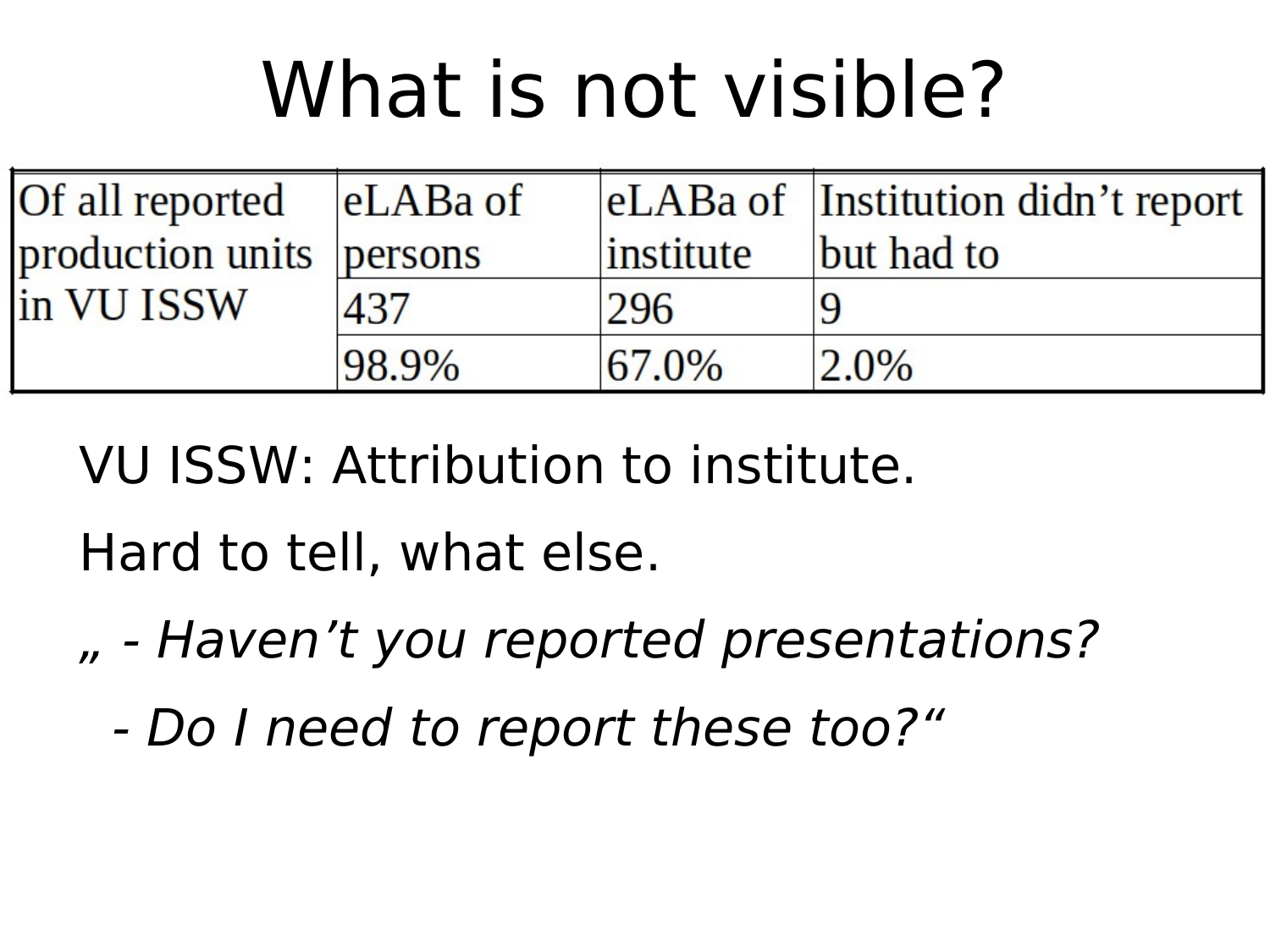## What to report?

- Importance
- Individual communication style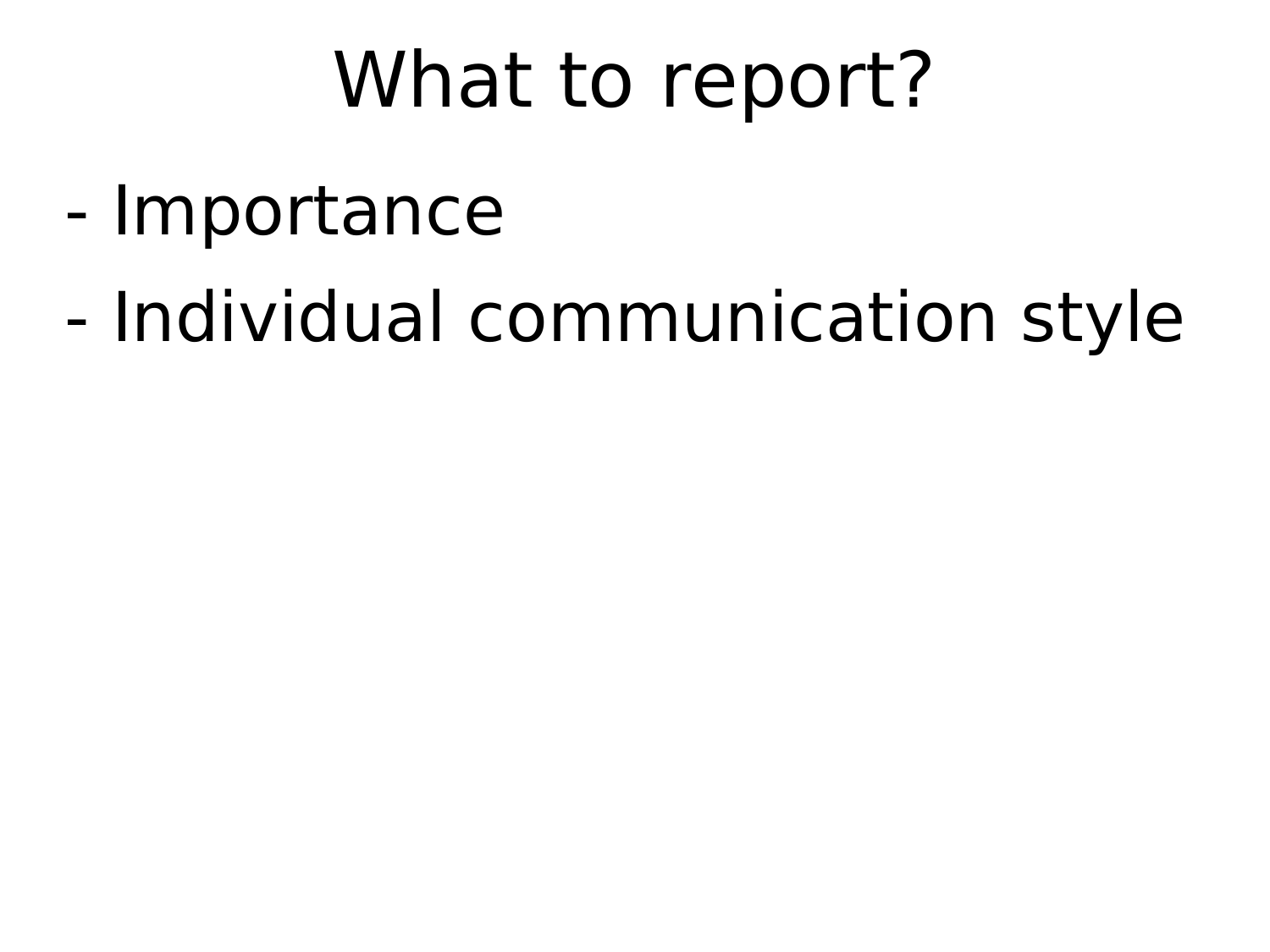## What to report?

**Important** (=defined in research evaluation > defined in repositories)

- "I report what is necessary. <...> everything else, where would I record it?" [repository defines]
- "It is important that others would see what I have, done. <...> I look myself, if someone comes to some conference, what he does. <...> [reporting] form does not matter <...> important, that it would be by [within] university, as before, my publications, and everyone would find it." [place within university]
- "You should not overreport. // Why? // You should not spend more time in communicating what you do, because there is no time left to do it." [choices]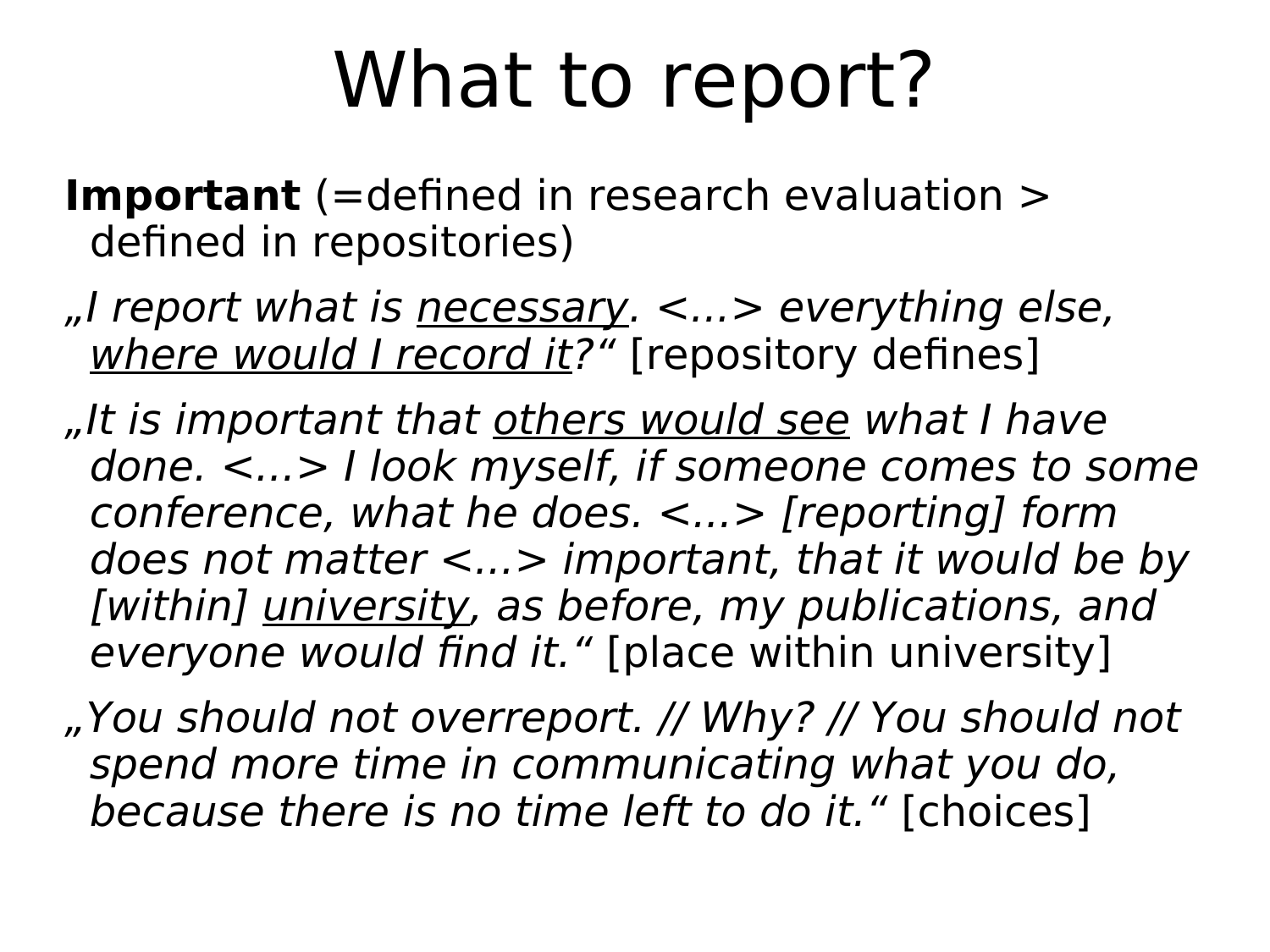## What to report?

#### **Communication styles**

- E.g. 1: FORS 2015 most of unreported presentations (including scientific ones) were by one author.
- E.g. 2: Many reports for EC, says: "What use of a scientific article that is read by two doctoral students"; but she does not record these reports herself, co-author does it.
- E.g. 3: "I do not write scientific articles [in traditional sense]", "I think about making a blog.  $\lt...$  because this is that communication I am interested in, in-between academic and popular, it is based academically, but said in human language"; but has no strategy of communication yet.
- E.g. 4: Many scientific articles, everything recorded; 6 books out of two, by translating into 3 languages; huge amount of production for extra-academic audience, but only part of it reported, mostly not by individual, but by institute.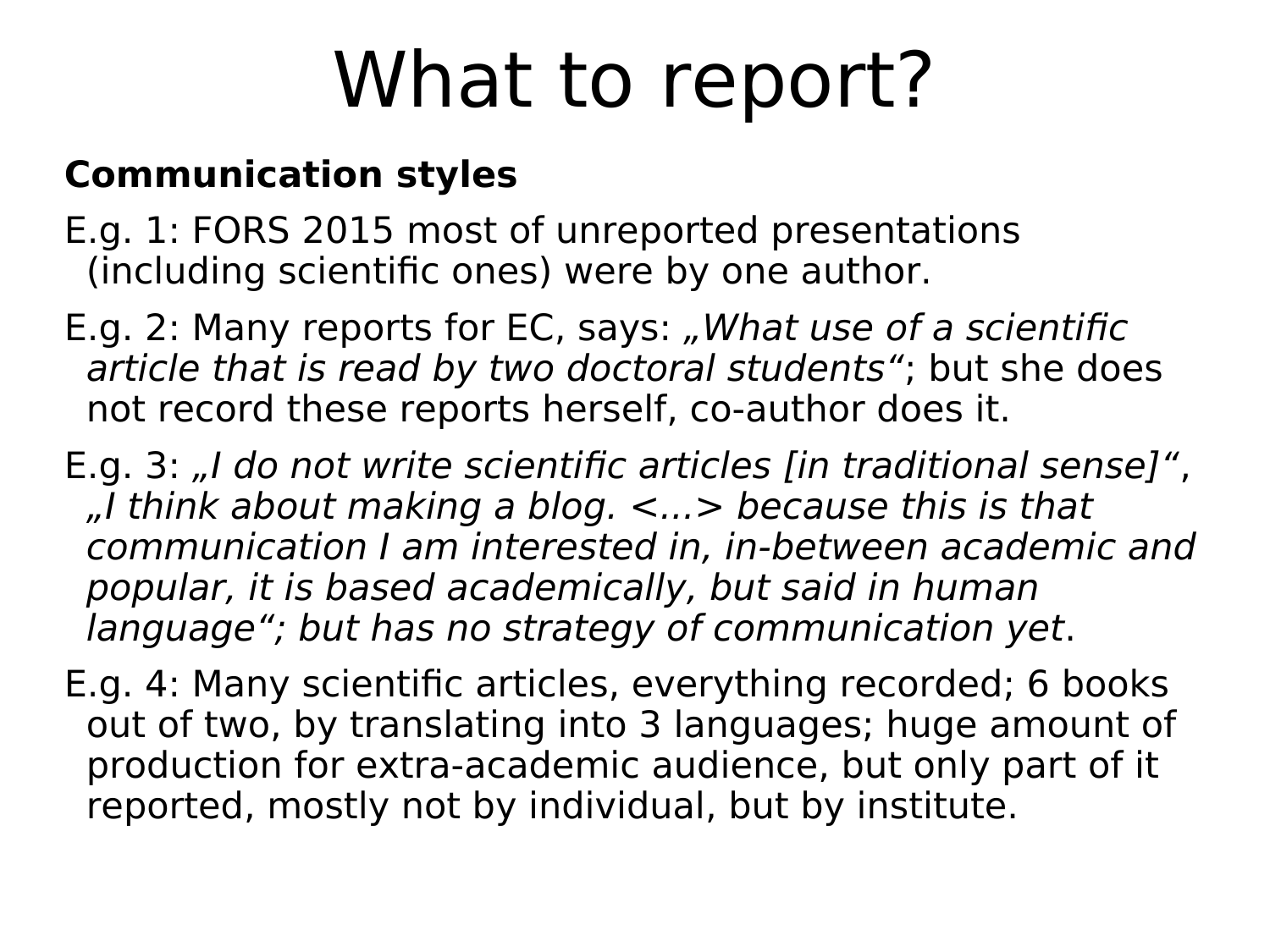Ch. Wright-Mills: individual biography within a context of social history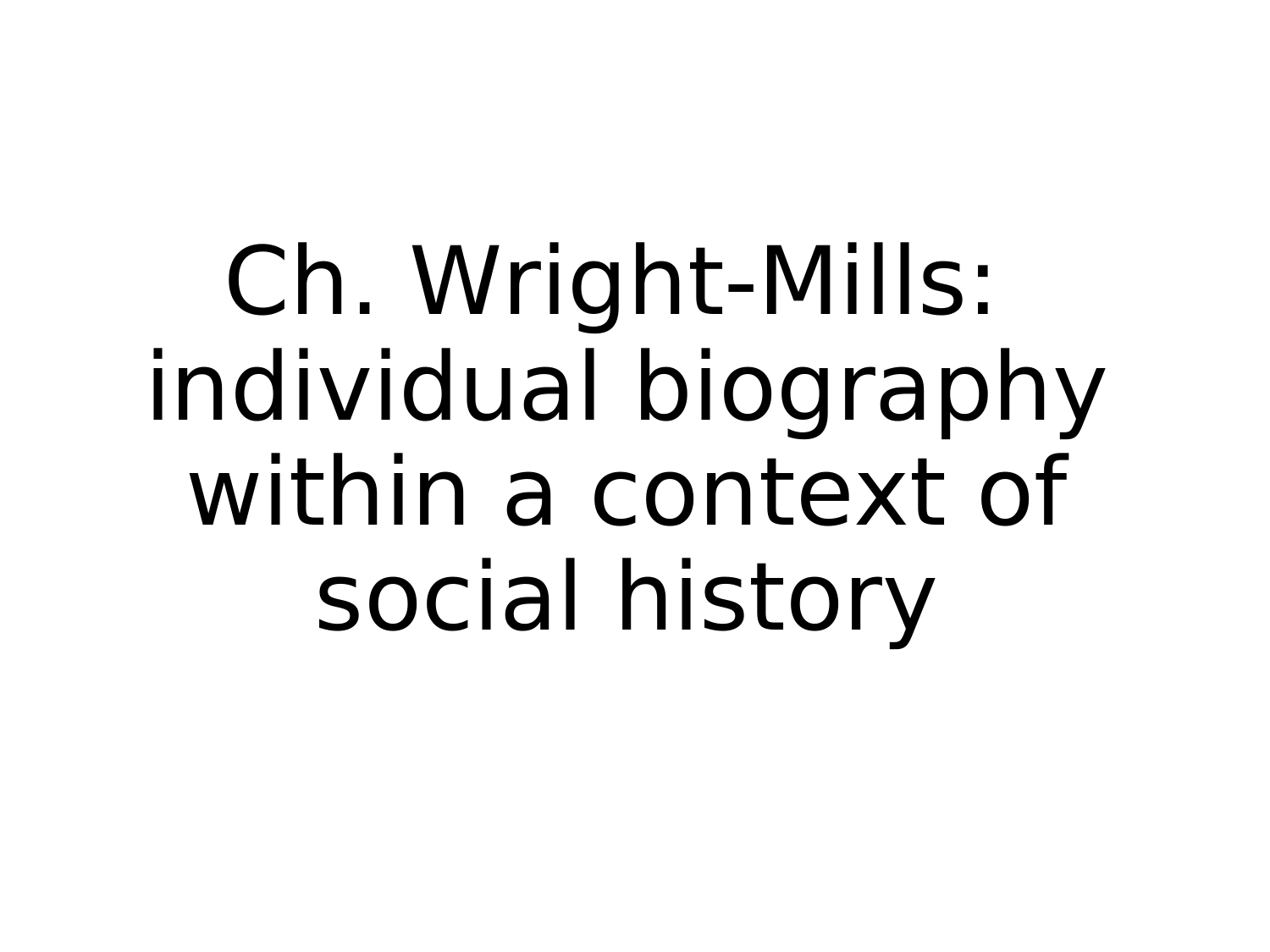# Social context

- **Global context** > general tendency of ISI and impact factors
- **Evaluation system** > performance based vs not performance based
- **Institutional and technological adaptation** to the evaluation system  $>$  what are regulations and instructions and who is responsible to ensure it
- **Missions of institutions** > only researchoriented or more (data management, education...)
- **Personal audiences** > (in)formal expectations of personally important audiences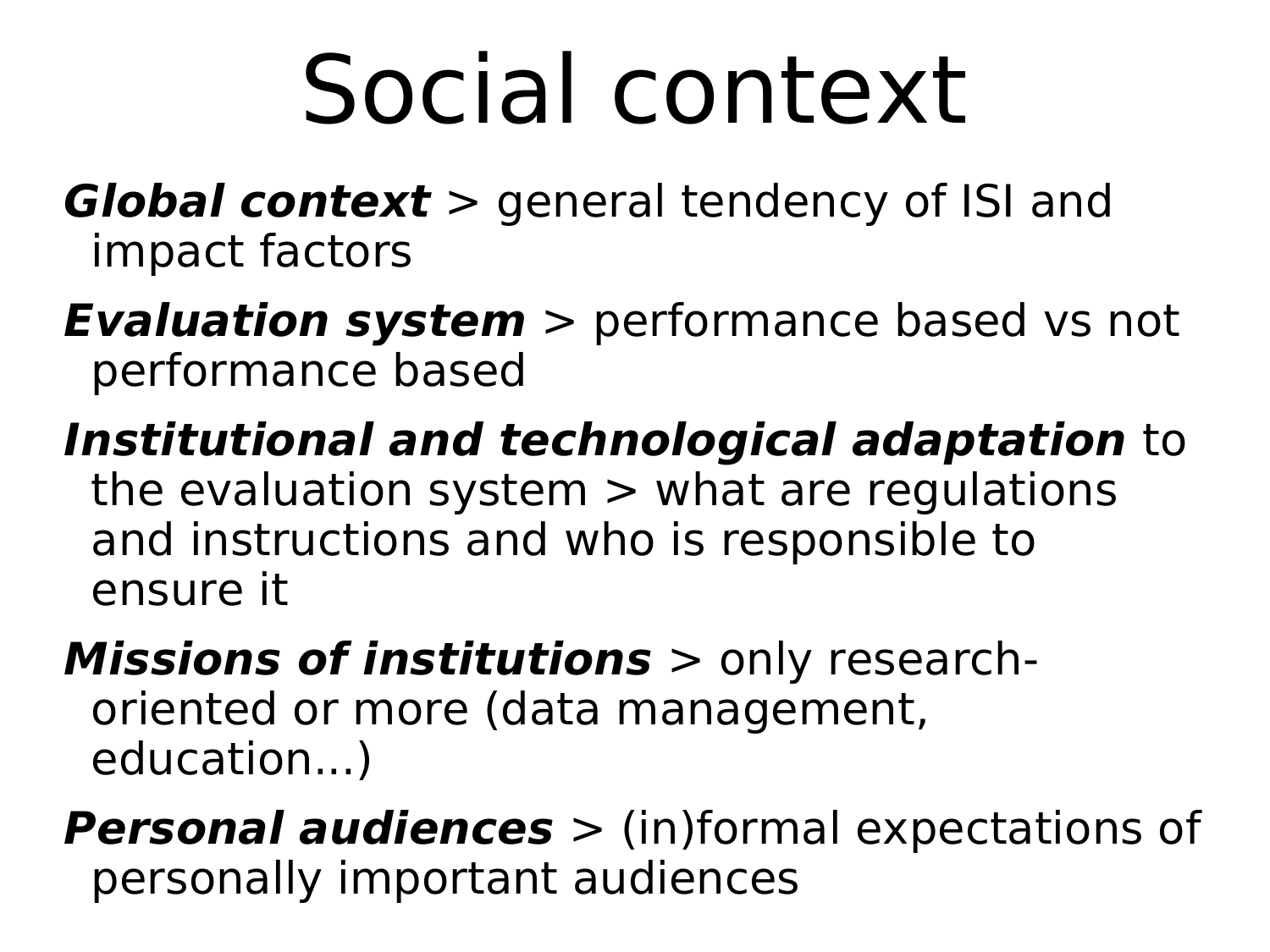# Individual

More or less successfully (mis)adapting to social contexts:

- know and understand (or don't)
- agree (or don't)
- is concerned (or not)
- is able (or not)
- > Time and priorities!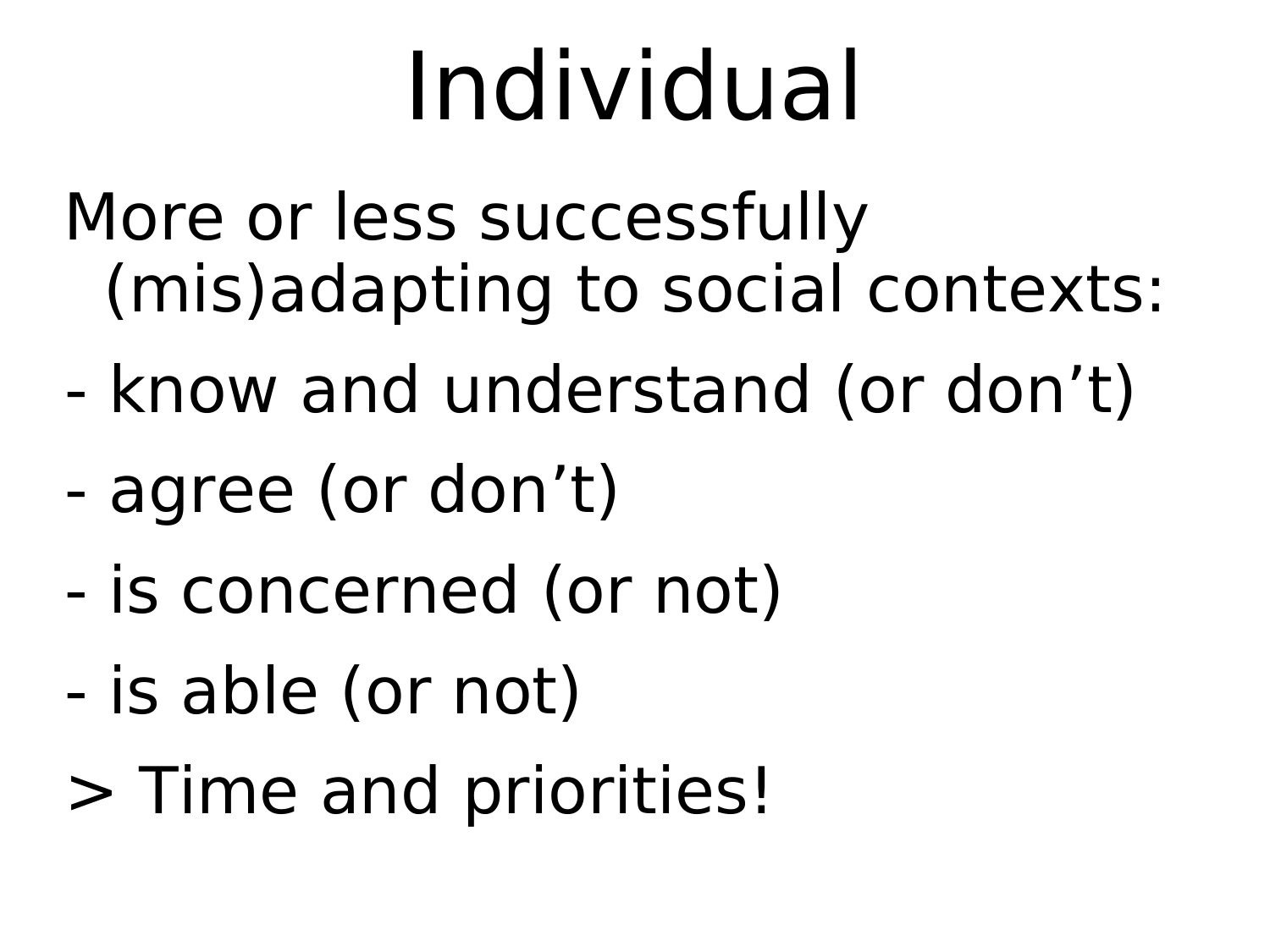# Individual

Types:

- **researcher** it is all OK (,,I want to communicate with my peers and I succeed in doing it")
- **troubled researcher** trying, but not always succeeding ("Am I a researcher if I do not publish enough?"), often – in conflict with other obligations
- **double identity** researcher + lecturer, social policy researcher or working with data ("It is important for me to be in this other role") main meaning is not in a scientific audience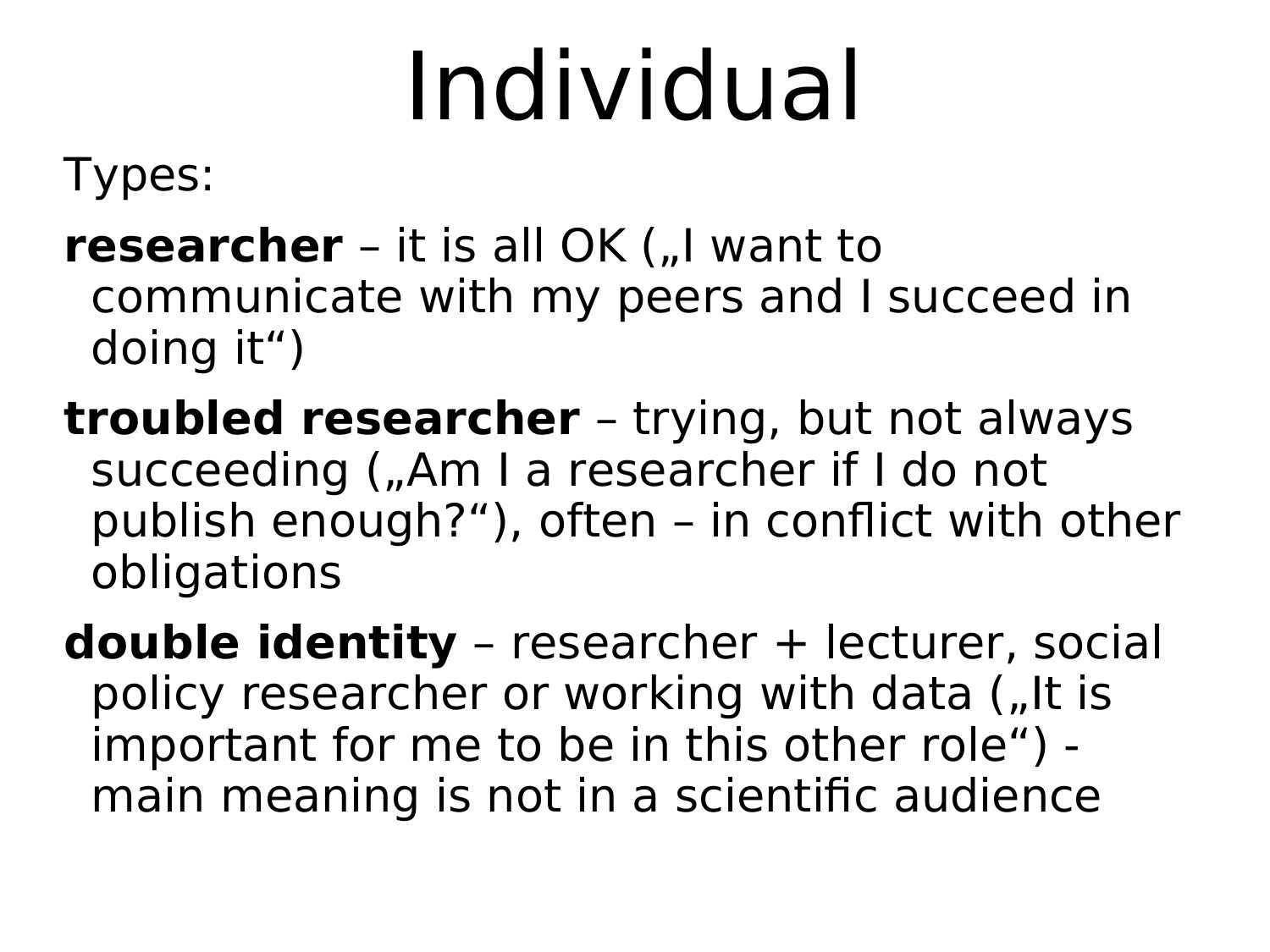# Individual

Types:

### **researcher**

### **troubled researcher**

## **double identity**

### BUT ALL OF THEM PUBLISH SOMETHING SCIENTIFIC!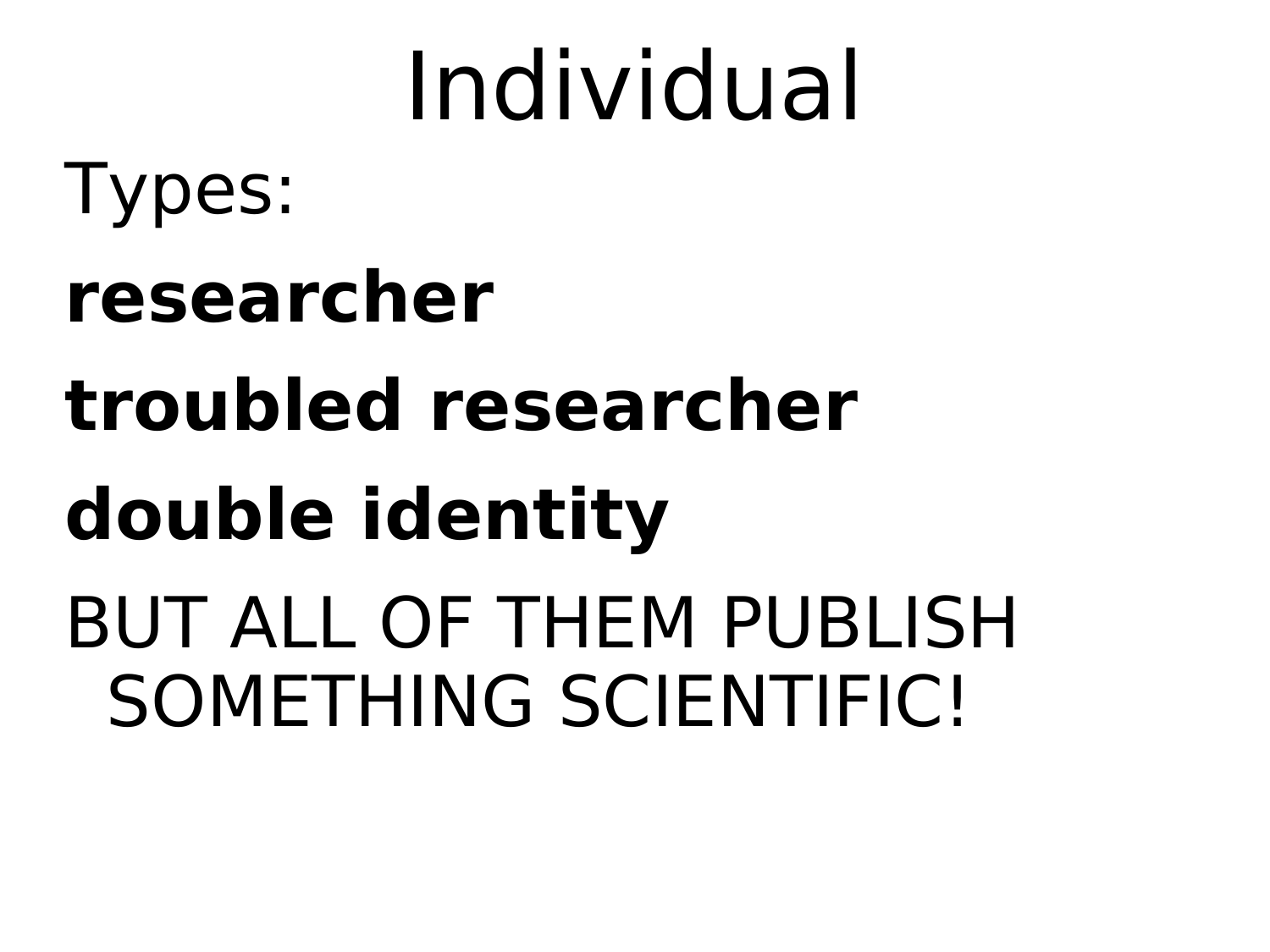", I do not publish"  $=$  "I am not a researcher" Misrecognised in their everyday activities, that do not lead directly to publishing.

Self-worth.

- Some of them take it as a trouble: "I want to be a researcher", but "everything I do is misrecognised".
- Some take it more easily: "*[data infrastructures]* are invisible while they work. It is like electricity in home. <...> We are happy, silently doing what we do, without recognition we deserve. And it is ok, we like it."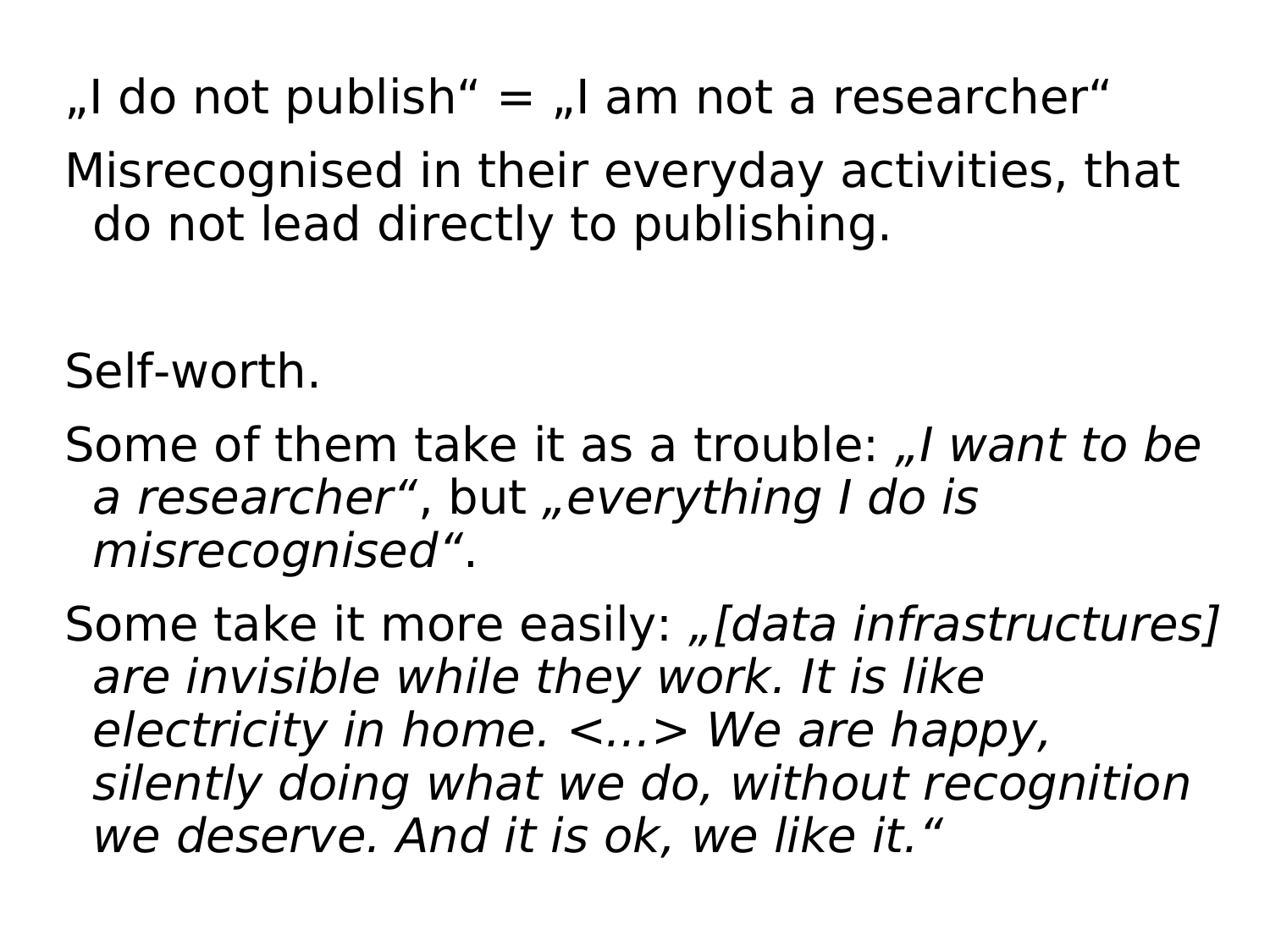### On research evaluation:

"It is very narrow, on scientific production. <...> it should be more personalised, every researcher cares about different things, connection with practice is important for some, in-depth analysis – for others."

- variety should be accounted for.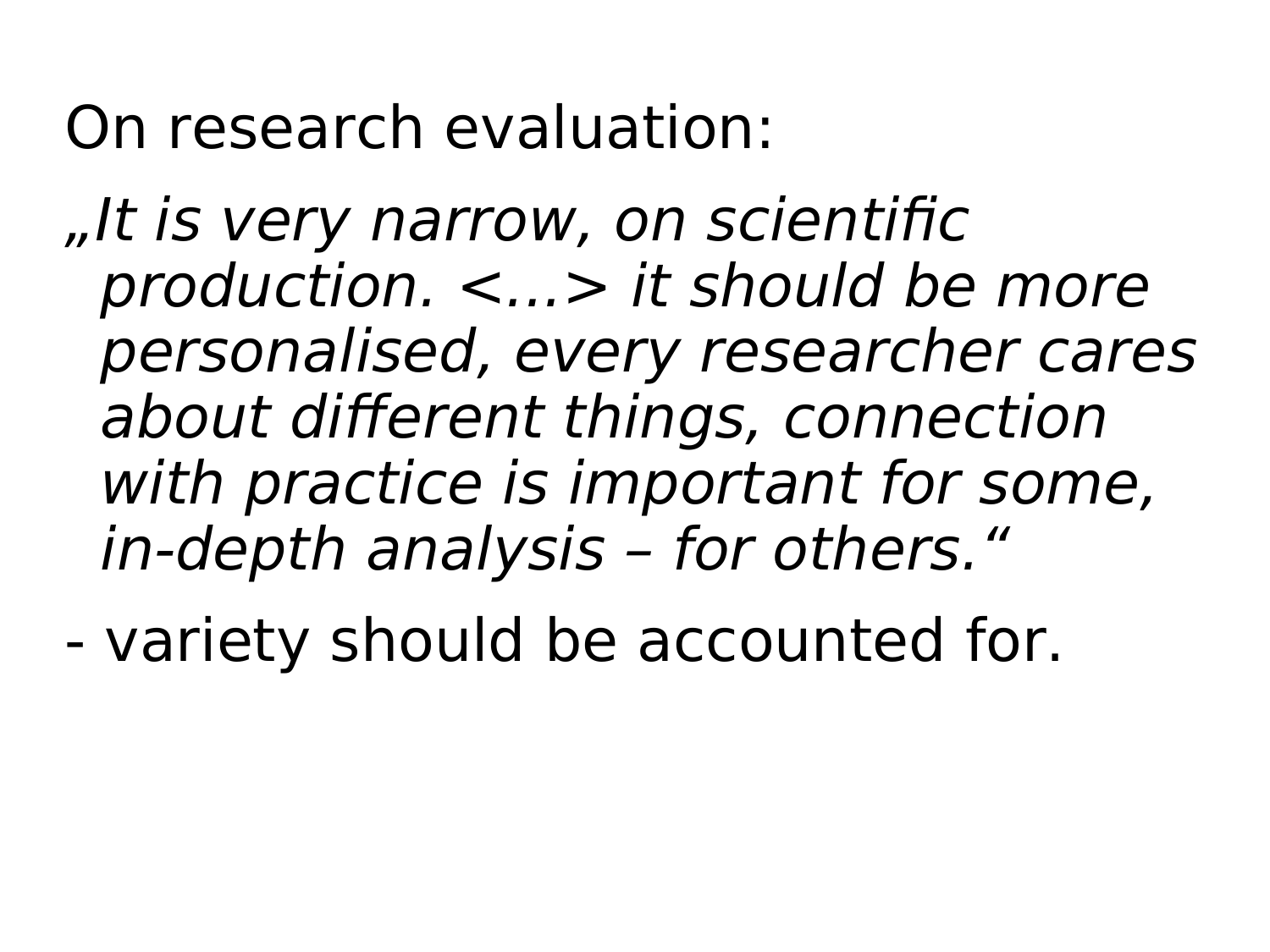## Conclusion

Current research evaluation limits understanding of the work of a researcher, ignores variety of personalities needed within universities and omits non-visible but important activities that leads to (reported, evaluation-compliant) publishing only in some cases but is inseparable part of researcher's life.